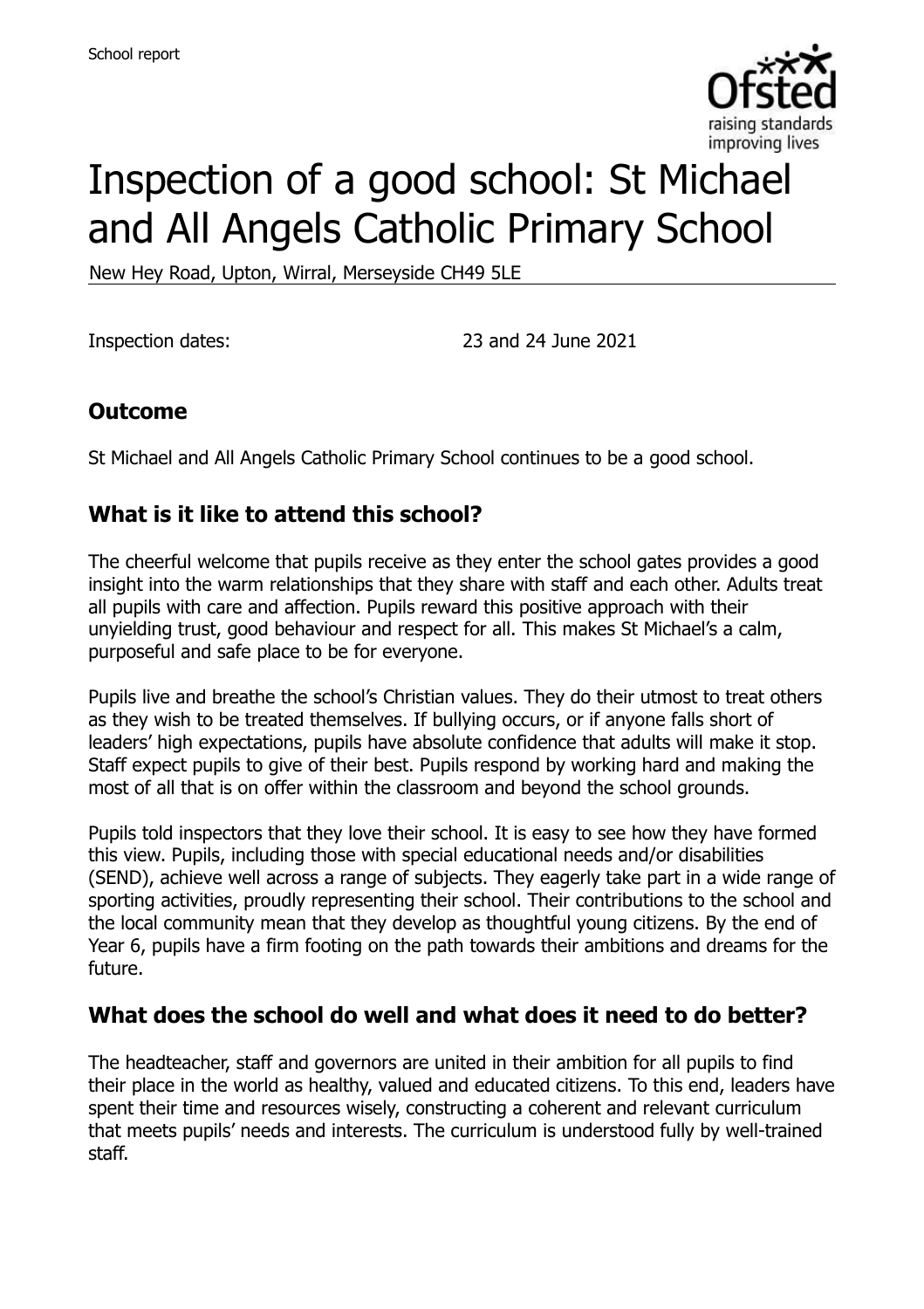

Pupils gain a deep body of knowledge by the time they leave Year 6. They achieve well. This is because the curriculum that they enjoy is rooted in the national curriculum. All subjects are valued. In part, this is due to the expertise of subject leaders. They champion their subjects very well. They make sure that all teachers, including those new to the profession, have the knowledge and skills to teach the planned curriculum. In turn, teachers deliver the curriculum in a logical order, choosing the right approaches and resources to facilitate pupils' learning across a range of subjects.

In almost all subjects, curriculum planning carefully sets out pupils' learning journey from the time they enter the Nursery Class to when they leave Year 6. This ensures that pupils build on what they already know. The end points for each unit of work make it crystal clear what pupils should know before they move on to new ideas. This allows staff and leaders to keep a check on pupils' progress through the curriculum, as well as offer additional support to anyone who is not keeping up. Guidance for staff is less explicit in a very small number of subjects. This means that, at times, too much is left to chance. For example, it is unclear how pupils' knowledge of working scientifically will develop from year to year.

Pupils with SEND, and those who attend the specially resourced provision for pupils with SEND, enjoy the same access to the curriculum. Teachers are adept at amending their plans to make sure that these pupils make equal strides in their learning.

Pupils enjoy the many incentives that are in place to encourage them to read widely and often. That said, the pure pleasure of curling up with a good book is a reward in itself for many older pupils. The programme for promoting early reading is understood by all staff and it is delivered well. For instance, the work of staff in the early years ensures that children see phonics as their 'go to' strategy for reading unfamiliar words. Pupils use their phonics knowledge confidently to read with accuracy and increasing fluency. Pupils who need extra help with reading are carefully identified and supported to catch up.

The recent investment in new books means that pupils at the earliest stages of reading now benefit from texts that help them to practise the sounds that they know. However, staff's thinking about the books that pupils take home is unclear. Too often, pupils are able to select books that do not help them to strengthen their phonics knowledge. This gets in the way of unlocking their reading potential.

Pupils are eager to learn. They behave well in lessons and around the school. Children in the early years set a very high standard for the rest of the school to follow. At times, their very mature attitudes to school make it easy to forget that many are under five years old. Similarly, pupils who attend the specially resourced provision become absorbed in their learning. They manage their own behaviour well due to the strong support that they receive from adults in the resource base. Pupils told inspectors that behaviour is pretty good most of the time, but not quite perfect. Even so, pupils are very confident that adults deal with any behaviour that spoils learning or causes individuals to be upset or afraid.

The curriculum is thoughtfully enhanced with trips and visitors to help pupils to flourish and appreciate the society in which they live. Pupils understand and accept differences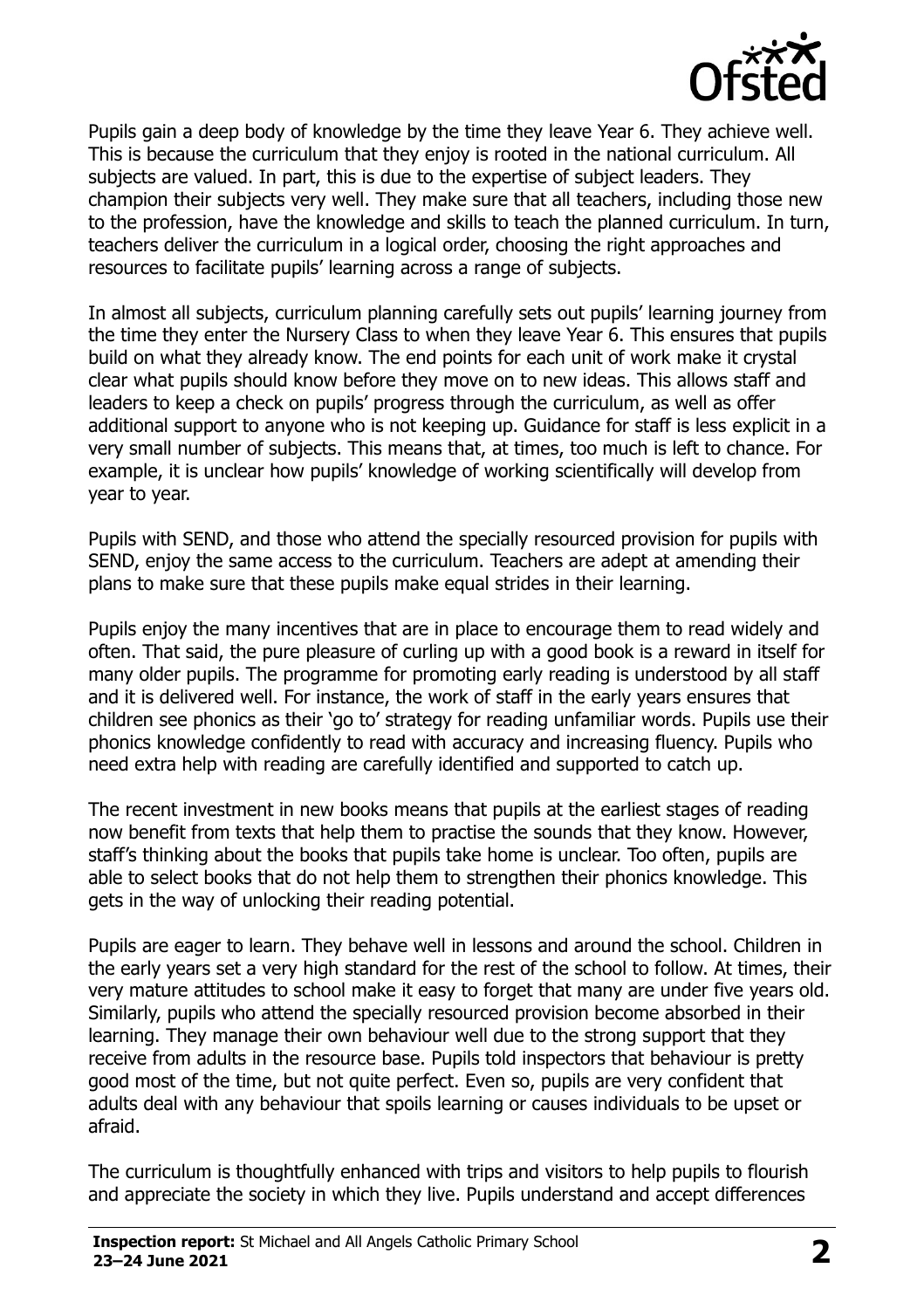

between people. This does not stop them from reaching out. For example, their charity work shows their desire to help those less fortunate than themselves.

Staff are proud to work at the school. They believe that leaders, including governors, do all they can to reduce burdensome tasks that steal time away from staff's lives outside of work. Parents and carers are overwhelmingly positive about the school. One parent nicely summed up the views of many in stating, 'this school is worth its weight in gold'.

# **Safeguarding**

The arrangements for safeguarding are effective.

Keeping pupils safe is at the very core of all that leaders, staff and governors do. All staff are well trained to spot the signs of possible abuse or neglect, and to report their concerns promptly. Leaders work in close partnership with a range of external agencies to ensure that pupils and their families receive the help that they need.

Leaders help pupils to keep themselves safe. For example, pupils learn how to stay safe online and how to avoid peer pressure. Older pupils know what to do if the actions of other pupils or adults make them feel uncomfortable or unsafe.

# **What does the school need to do to improve?**

### **(Information for the school and appropriate authority)**

- The reading books that pupils take home sometimes do not match those that they read in school. Too often, these texts are not easily accessible to those at the early stages of learning to read. This inhibits pupils' progress. Leaders should ensure that pupils who are building their knowledge of phonics have consistent access to decodable books. This will enable pupils to consolidate their knowledge of the sounds that letters represent in order to read with even greater accuracy and fluency.
- Curriculum planning is less effective in a very few subjects. In these areas, the guidance for staff on the essential knowledge that pupils must have in order to progress through the curriculum is less secure. This can be seen in science, for example, in the development of pupils' knowledge to conduct scientific investigations or to explain scientific phenomena. Leaders should revisit the curriculum planning in these subjects to ensure that pupils gain the knowledge that they need to be successful now and in the future.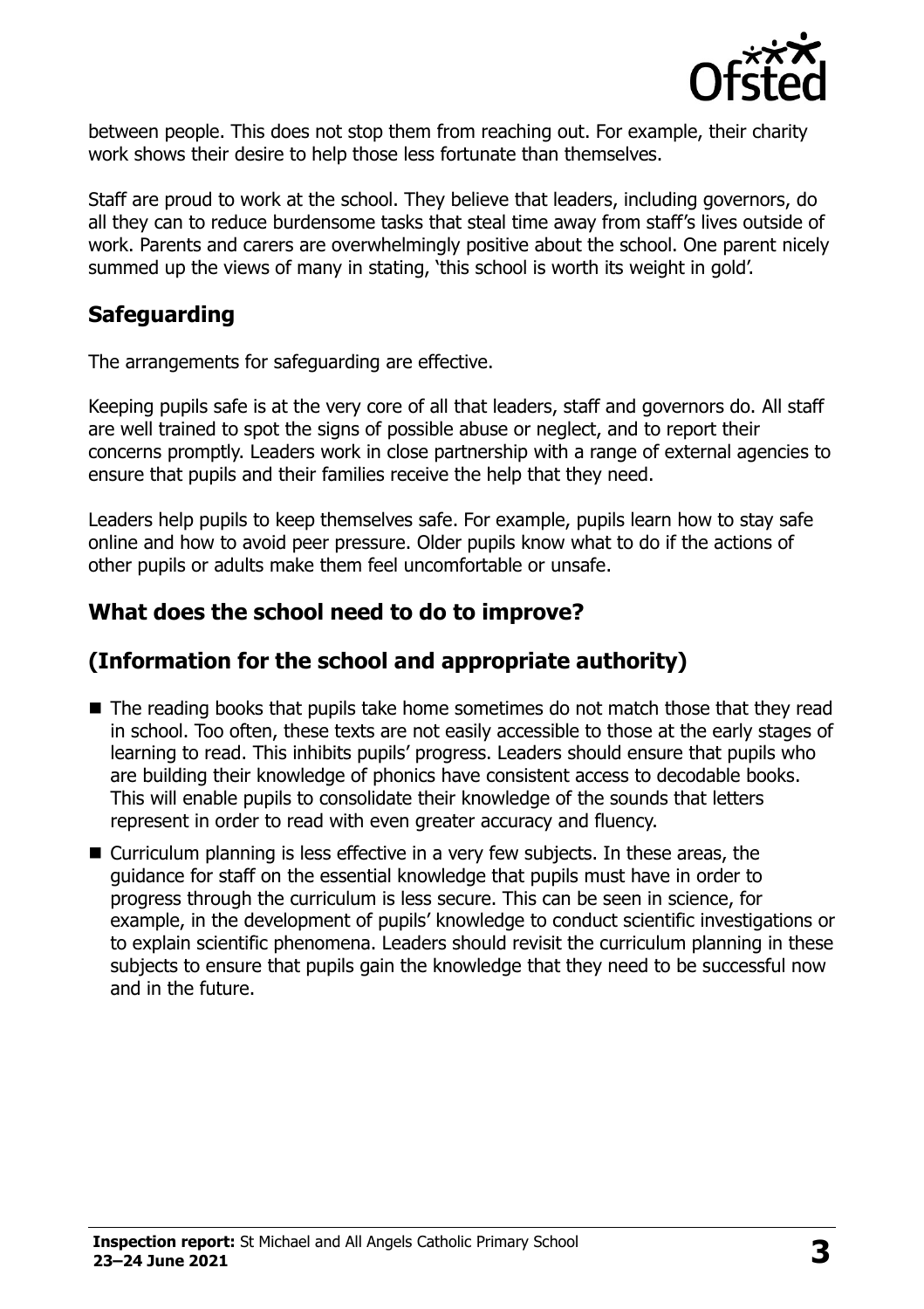

#### **Background**

When we have judged a school to be good, we will then normally go into the school about once every four years to confirm that the school remains good. This is called a section 8 inspection of a good or outstanding school. We do not give graded judgements on a section 8 inspection. However, if we find some evidence that a good school could now be better than good, or that standards may be declining, then the next inspection will be a section 5 inspection. Usually this is within one to two years of the date of the section 8 inspection. If we have serious concerns about safeguarding, behaviour or the quality of education, we will convert the section 8 inspection to a section 5 inspection immediately.

This is the first section 8 inspection since we judged the school to be good on 24–25 May 2016.

#### **How can I feed back my views?**

You can use [Ofsted Parent View](https://parentview.ofsted.gov.uk/) to give Ofsted your opinion on your child's school, or to find out what other parents and carers think. We use Ofsted Parent View information when deciding which schools to inspect, when to inspect them and as part of their inspection.

The Department for Education has further quidance on how to complain about a school.

If you are the school and you are not happy with the inspection or the report, you can [complain to Ofsted.](https://www.gov.uk/complain-ofsted-report)

#### **Further information**

You can search for published performance information about the school [here.](http://www.compare-school-performance.service.gov.uk/)

In the report, ['disadvantaged pupils'](http://www.gov.uk/guidance/pupil-premium-information-for-schools-and-alternative-provision-settings) refers to those pupils who attract government pupil premium funding: pupils claiming free school meals at any point in the last six years and pupils in care or who left care through adoption or another formal route.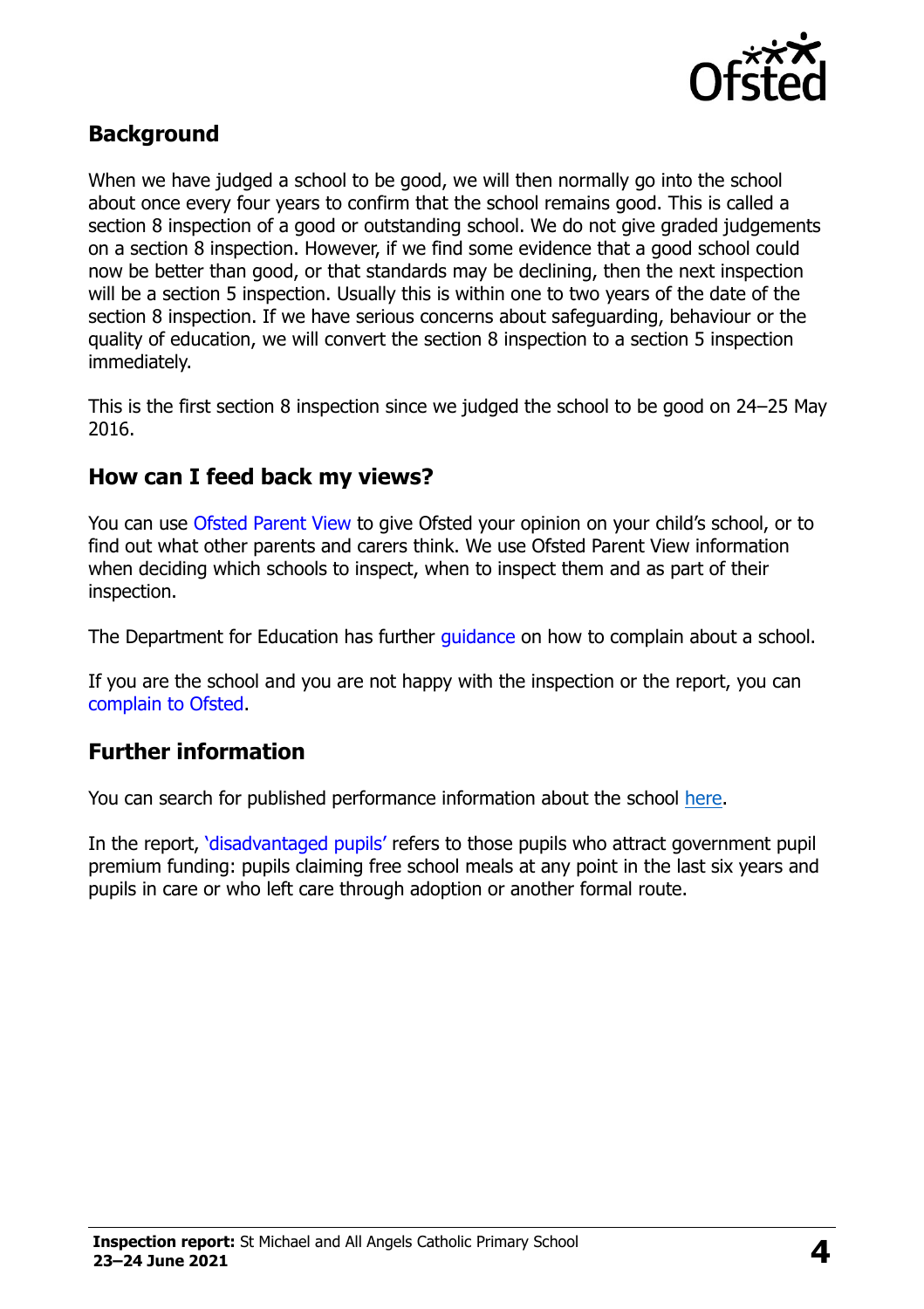

# **School details**

| Unique reference number             | 105090                                                                  |
|-------------------------------------|-------------------------------------------------------------------------|
| <b>Local authority</b>              | Wirral                                                                  |
| <b>Inspection number</b>            | 10193941                                                                |
| <b>Type of school</b>               | Primary                                                                 |
| <b>School category</b>              | Voluntary aided                                                         |
| Age range of pupils                 | 3 to 11                                                                 |
| <b>Gender of pupils</b>             | Mixed                                                                   |
| Number of pupils on the school roll | 229                                                                     |
| <b>Appropriate authority</b>        | The governing body                                                      |
| <b>Chair of governing body</b>      | Rev Patrick Regan                                                       |
| <b>Headteacher</b>                  | Mrs Susan Ralph                                                         |
| Website                             | www.smaaawirral.com                                                     |
| Date of previous inspection         | 24 and 25 May 2016, under section 5 of the<br><b>Education Act 2005</b> |

# **Information about this school**

- Three members of staff have left the school since the previous inspection. During this period, governors appointed a new class teacher, a new deputy headteacher and a new assistant headteacher. At the time of this inspection, there were two temporary teachers in post. They are covering the extended leave of two members of staff.
- The school hosts specially resourced provision, on behalf of the local authority, for up to eight key stage 1 pupils. Pupils who attend this provision have additional social, emotional and mental health needs. At the time of this inspection, seven pupils were on roll.
- St Michael and All Angels is a voluntary-aided Catholic Primary School. The most recent section 48 inspection took place in March 2016. The date of the next section 48 inspection has been delayed due to the pandemic. It is likely to take place in the spring or summer term 2022.
- The governing body manages the before- and after-school provision at the school.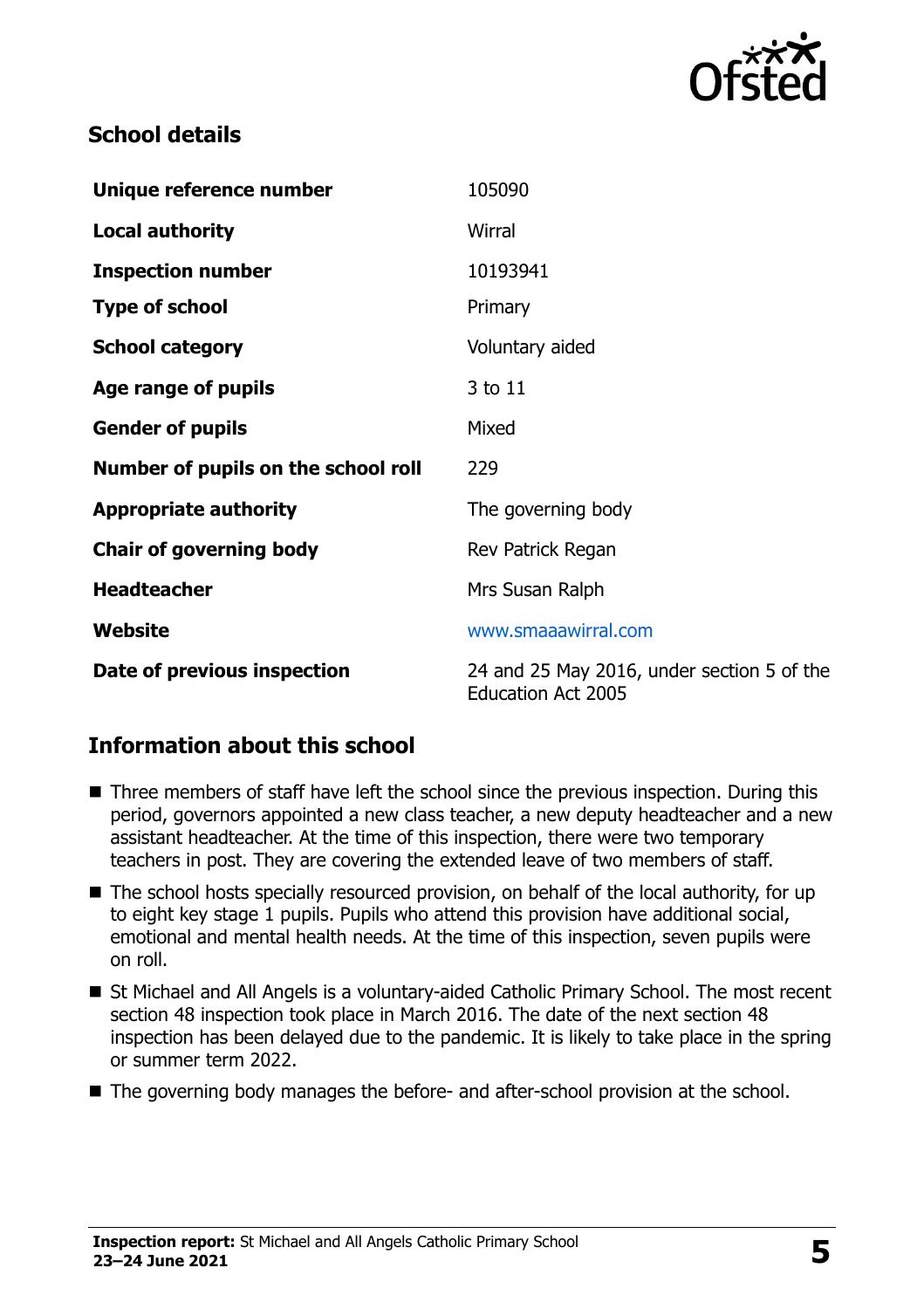

# **Information about this inspection**

- This was the first routine inspection the school has received since the COVID-19 (coronavirus) pandemic began. Inspectors discussed the impact of the pandemic with leaders and have taken that into account in their evaluation of the school.
- Inspectors held discussions with the headteacher, other senior leaders, subject leaders and members of staff. An inspector met with a representative of the local authority and a representative from the Diocese of Shrewsbury. Inspectors also met with five members of the governing body, including the chair of governors.
- **Inspectors observed pupils' behaviour in classrooms and during playtime and** lunchtime. Inspectors also met with different groups of pupils to discuss their learning and their views of the school.
- Inspectors carried out deep dives in early reading, science and geography. Inspectors met with subject leaders, visited lessons, talked to pupils and teachers and reviewed the work in pupils' books. Inspectors visited the early years and the specially resourced provision as part of the deep dives. An inspector also observed children and pupils from the Reception Year to Year 3 reading to an adult. In addition, inspectors reviewed the curriculum planning for a broad range of subjects, including art and design, design and technology, computing and physical education. An inspector also spoke to the subject leader for mathematics, visited mathematics lessons and reviewed pupils' mathematics books.
- **Inspectors reviewed the policies and procedures in place to keep pupils safe. They also** considered the checks that leaders have taken to ensure that all adults at the school are suitable to work with children and pupils.
- An inspector spoke with six parents at start of the school day. Inspectors also considered the 16 responses to Parent View, Ofsted's online questionnaire. This included the 14 responses to the free-text facility. Inspectors also reviewed the seven responses to the pupils' questionnaire and the 24 responses to the staff questionnaire.

#### **Inspection team**

Jo Olsson, lead inspector **Her Majesty's Inspector** 

John Tomlinson **Her Majesty's Inspector**